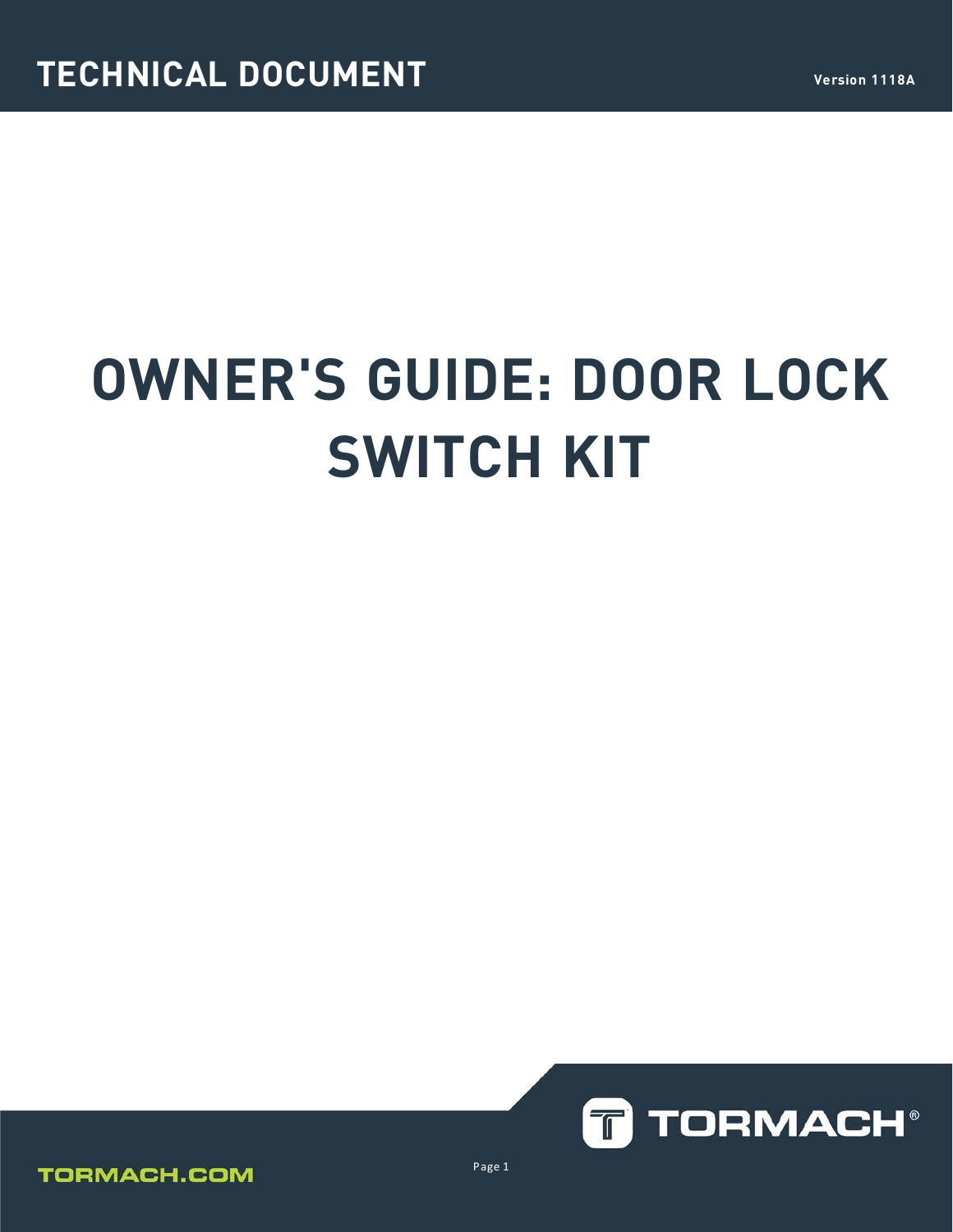## **1.1 PURPOSE**

This document gives instructions on installing and configuring the Door Lock Switch Kit on a mill.

## **1.2 PRODUCT INFORMATION**

#### **Product:** Door Lock Switch Kit (PN 38283)

| Quantity | <b>Description</b>                                               |
|----------|------------------------------------------------------------------|
| 7        | $M5 \times 0.8 - 10$ Flanged Button Head<br>Cap Screw (PN 38205) |
| 4        | $M5 \times 0.8 - 50$ Button Head Cap Screw<br>(PN 39134)         |
| 3        | Cable Tie Anchor (PN 31460)                                      |
| 3        | Cable Tie (PN 31719)                                             |
| 1        | Door Switch (PN 37352)                                           |
|          | Lock Key (PN 37529)                                              |

**Note:** If any of these items are missing, we can

help. Email [support@tormach.com](mailto:support@tormach.com) to contact

 $\bigcirc$ Tormach Technical Support for guidance on how to proceed.

## **1.3 REQUIRED TOOLS**

This procedure requires the following tools. Make sure that you have them available before you begin.

- Flat-blade screwdriver
- Metric hex wrench set
- Phillips screwdriver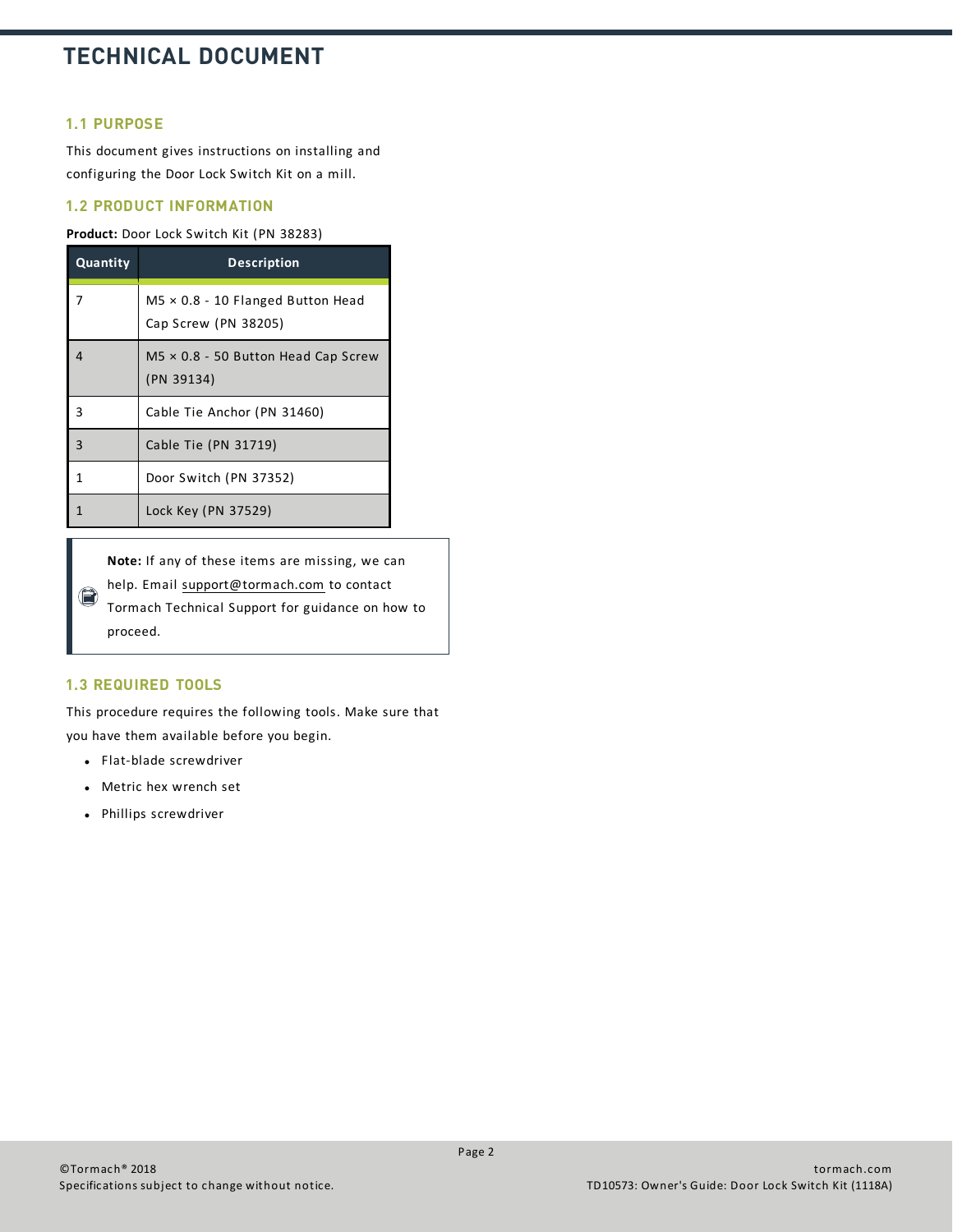## **2.1 SETUP**

Complete the following steps in the order listed:

- **Step 1:** "Install a Door Lock Switch Kit" (below)  $\overline{\mathbf{x}}$
- **Step 2:** ["Update PathPilot" \(on the next page\)](#page-3-0)  $\boldsymbol{\mathsf{x}}$
- <span id="page-2-0"></span>**Step 3:** ["Enable a Door Lock Switch Kit" \(page 6\)](#page-5-0)  $\boldsymbol{\times}$
- **2.1.1 Install a Door Lock Switch Kit**
	- 1. Power off the machine and the PathPilot controller.
		- a. Push in the Emergency Stop button on the operator box, which disables movement of the axes and the spindle.
		- b. From the PathPilot interface, select **Exit**.
		- c. Turn the Main Disconnect switch to **OFF** on the side of the electrical cabinet.
	- 2. Attach the door switch to the door switch installation plate on the right enclosure door with a 3 mm hex wrench and four M5 × 0.8-50 button head screws.



*Figure 2 -1: Attaching the door switch assembly to the right side of the enclosure.*



*Figure 2 -2: Door switch assembly attached. (Viewed from inside the enclosure.)*

3. Loosely attach the lock key and the lock key nut to the lock key bracket with a 3 mm hex wrench and two M5 × 0.8-10 flanged button head screws. You'll make further adjustments later in this procedure.



*Figure 2 -3: Attaching the components of the lock key bracket assembly.*

4. Loosely attach the lock key bracket assembly to the left enclosure door with a 3 mm hex wrench and two M5 × 0.8-10 flanged button head screws. You'll make further adjustments later in this procedure.



*Figure 2 -4: Attaching the lock key bracket assembly to the left side of the enclosure.*



*Figure 2 -5: Lock key bracket attached. (Viewed from inside the enclosure.)*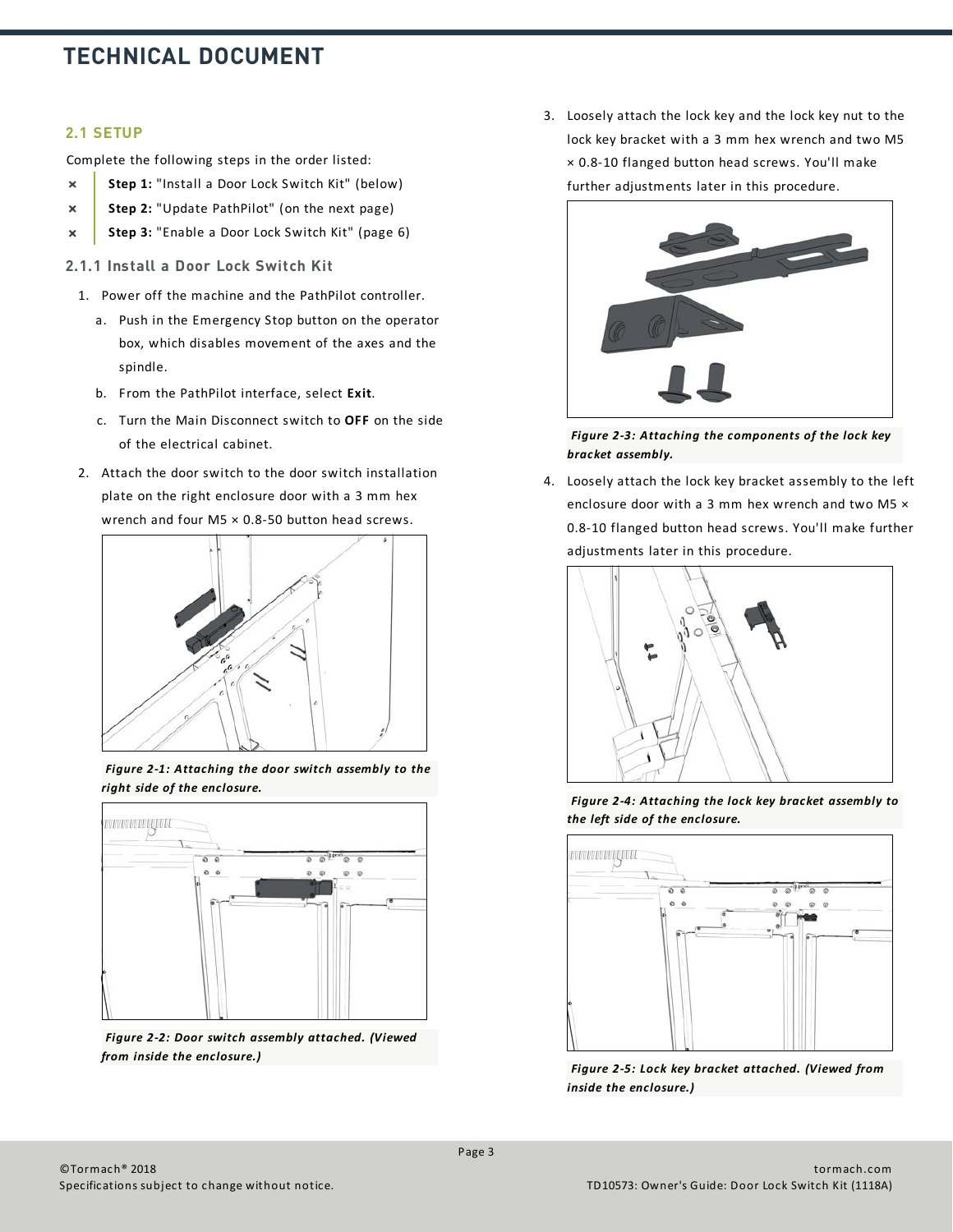5. Identify the door lock override switch, as shown in the following image.



*Figure 2 -6: Door lock override switch.*

- 6. Remove the screw that secures the door lock override switch with a Phillips screwdriver, and then set it aside.
- 7. Turn the door lock override switch to the unlocked position with a flat-blade screwdriver.
- 8. Open and close the enclosure doors to align the door switch and the lock key. Make sure that the lock key freely engages and disengages the door switch.
- 9. Tighten all four M5 × 0.8-10 flanged button head screws on the lock key assembly.
- 10. Attach three cable tie anchors to the right top panel on the enclosure with a 3 mm hex wrench and three M5  $\times$ 0.8-10 flanged button head screws.



*Figure 2 -7: Three cable tie anchors installed inside the right side of the enclosure.*

11. Route the loose end of the door switch cable to the electrical cabinet, and connect it to the Enclosure Door Switch outlet.

- 12. Secure the door switch cable to the cable tie anchors that you installed in Step 10 with three cable ties. Make sure that the cable doesn't restrict the motion of the enclosure door. Wind any remaining cable in to a coil, and secure it to the cable tie anchor closest to the Enclosure Door Switch outlet.
- 13. Turn the door lock override switch to the locked position with a flat-blade screwdriver.
- 14. Find the screw for the door lock override switch that you set aside in Step 6. Then, put it back to secure the door lock override switch in the locked position.
- 15. Power on the machine and the PathPilot controller.
	- a. Turn the Main Disconnect switch to **ON** on the side of the electrical cabinet.
	- b. Twist out the Emergency Stop button on the operator box, which enables movement to the machine axes and the spindle.
	- c. Press the Reset button on the operator box.
	- d. Bring the machine out of reset and reference it.

## <span id="page-3-0"></span>**2.1.2 Update PathPilot**

Before using the Door Lock Switch Kit, you must make sure that the PathPilot controller is updated to PathPilot v2.1.6. This version of PathPilot has settings required to use the Door Lock Switch Kit.

To update PathPilot, do either of the following:

- "Download and Install an Update File" (below)
- <span id="page-3-1"></span>• ["Install an Update File from a USB Drive" \(on the next](#page-4-0) [page\)](#page-4-0)

## **Download and Install an Update File**

**Note:** Downloading and installing an update file requires an Internet connection. From the PathPilot interface, make sure that the Internet button LED light is on.

1. Make sure that the PathPilot controller is powered on and out of **Reset** mode.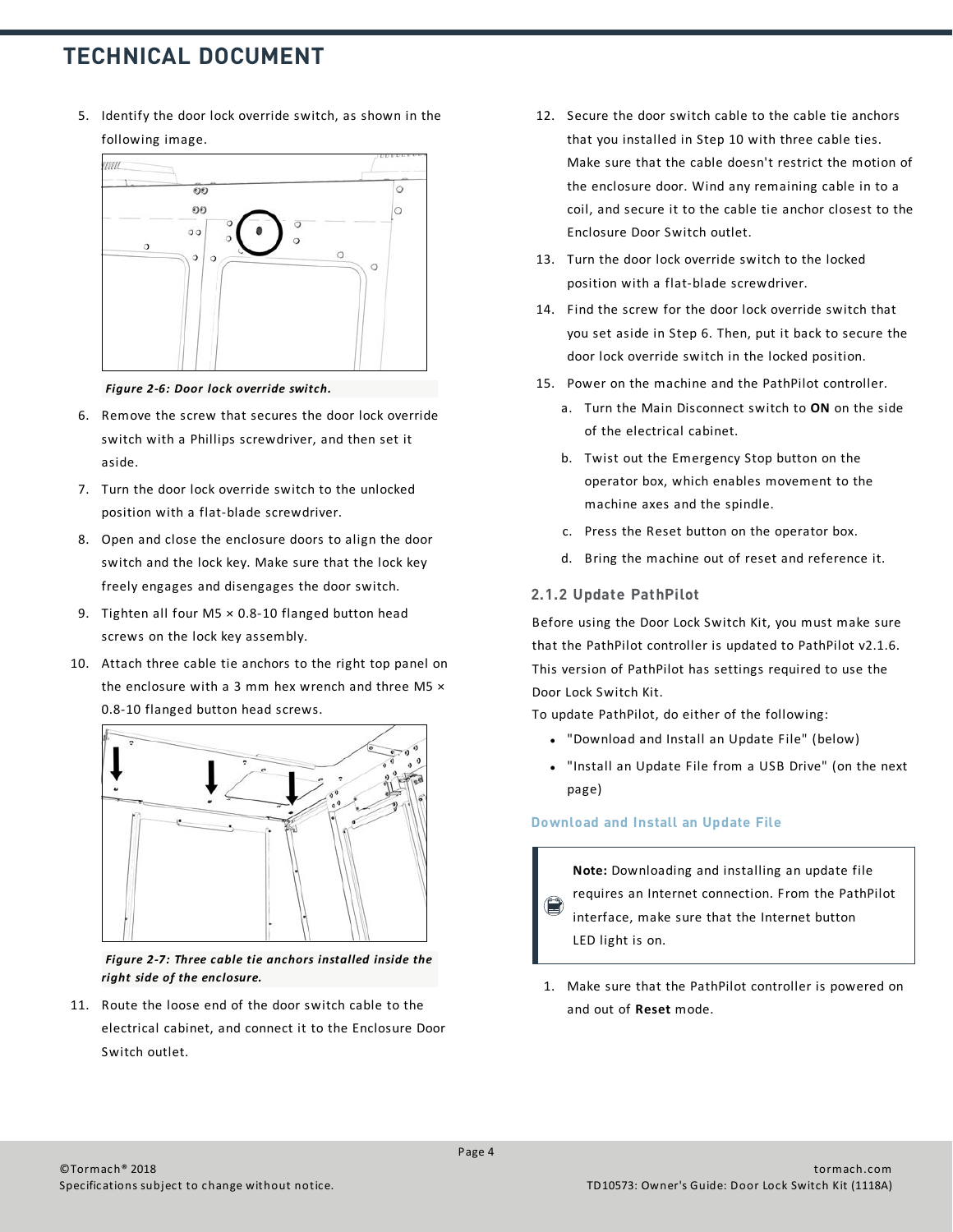2. From the PathPilot interface, on the **Status** tab, select **Update**.



*Figure 2 -8: Update button on the Status tab.*

3. From the **Software Update** dialog box, select **Check Online**.



*Figure 2 -9: Software Update dialog box.*

4. Select **Install**.



*Figure 2 -10: Install button on the Software Update dialog box.*

The update file is downloaded, and a notification dialog box displays.

5. From the dialog box, select **OK**.



#### *Figure 2 -11: OK button on the dialog box.*

The update file is installed on the PathPilot controller.

<span id="page-4-0"></span>6. Follow the on-screen instructions to restart the PathPilot controller.

#### **Install an Update File from a USB Drive**

- 1. From [tormach.com/pp-updates](https://www.tormach.com/support/software/pathpilot/pathpilot-updates-and-notes/), download the most recent PathPilot update file.
- 2. Transfer the PathPilot update file to a USB drive.
- 3. Put the USB drive into the PathPilot controller.
- 4. Make sure that the PathPilot controller is powered on and out of **Reset** mode.
- 5. From the PathPilot interface, on the **Status** tab, select **Update**.



*Figure 2 -12: Update button on the Status tab.*

6. From the **Software Update** dialog box, select **Browse**.

| ٠                               | Software Update                                                                         |                     |
|---------------------------------|-----------------------------------------------------------------------------------------|---------------------|
| Check online for latest updates |                                                                                         | <b>Check Online</b> |
|                                 | 52. Check online daily for updates; confirmation required for download and installation |                     |
|                                 | Update using file on USB drive or revert to a previous version                          | Browse              |
|                                 |                                                                                         | Close               |

*Figure 2 -13: Software Update dialog box.*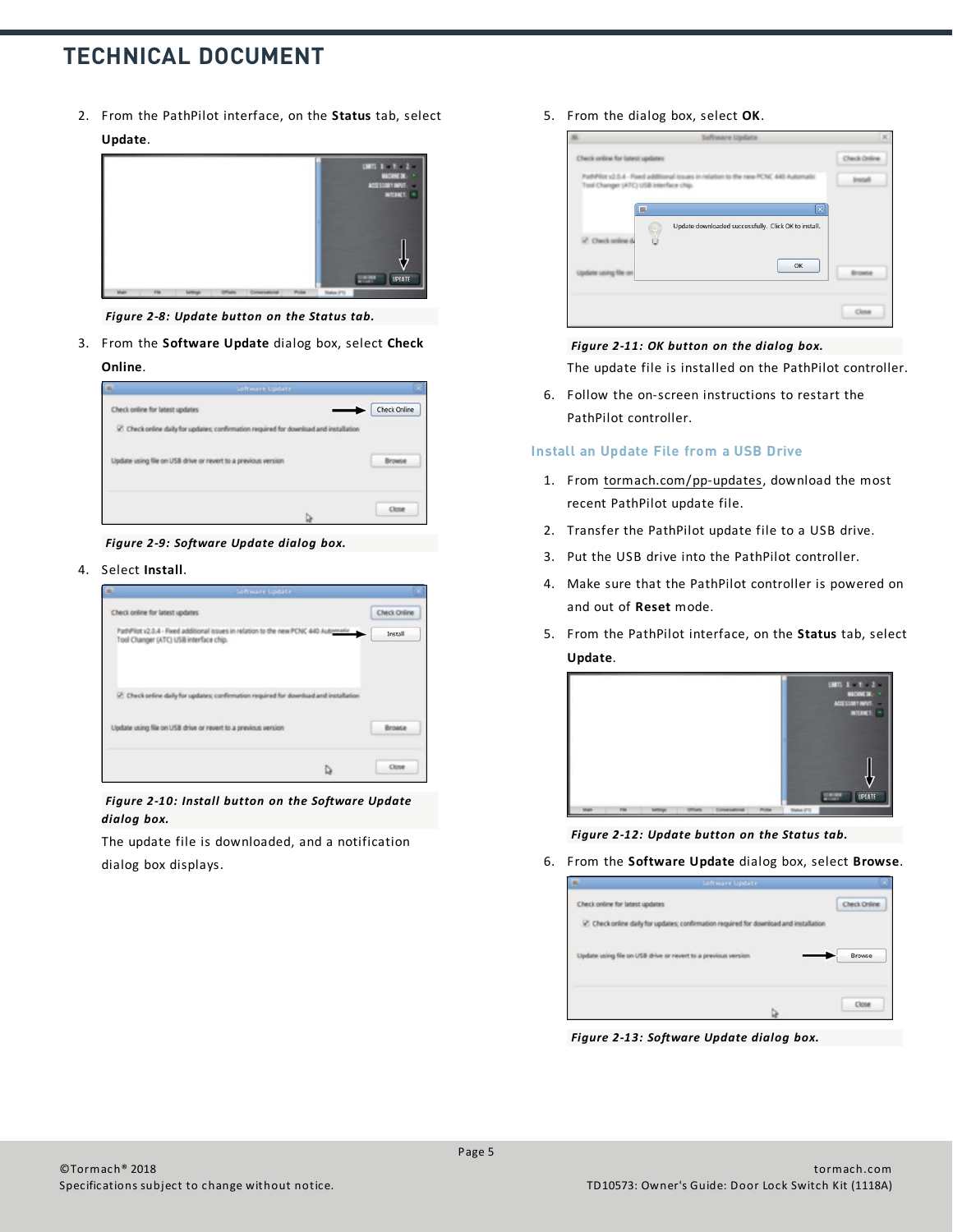7. From the **Browse** dialog box, select **USB**.

| 暋<br>$\frac{1}{2}$<br><b>PREVIOUS</b>   |  |                    |  |
|-----------------------------------------|--|--------------------|--|
|                                         |  | v Size Modified    |  |
|                                         |  | 23.9 MB 04/03/201  |  |
|                                         |  | 24.0 MB 04/10/2018 |  |
|                                         |  |                    |  |
| CHOOSE UPDATE PACKAGE AND PRESS UPDATE: |  |                    |  |
| <b>CANCEL</b>                           |  | <b>UPDATE</b>      |  |

*Figure 2 -14: Browse dialog box.*

8. Select the desired update file, and then select **Update**.



*Figure 2 -15: Update button.*

The update file is installed on the PathPilot controller.

- 9. Follow the on-screen instructions to restart the PathPilot controller.
- <span id="page-5-0"></span>**2.1.3 Enable a Door Lock Switch Kit**

If you have a Door Lock Switch Kit, you must first enable it in PathPilot.

To enable a Door Lock Switch Kit:

1. On the **Settings** tab, select **Enclosure Door Switch**.



### *Figure 2 -16: Settings tab.*

On the **Status** tab, the **Door Locked / Open** LEDs display.



#### *Figure 2 -17: Status tab.*

- 2. Reference the machine: select **Ref Z**, **Ref X**, and **Ref Y**.
- 3. Open the enclosure doors.
- 4. From the PathPilot interface, on the **Status** tab, make sure that the **Door Open** LED is on, and the **Door Locked** LED is off.



*Figure 2 -18: Door Open LED on the Status tab.*

5. Close the enclosure doors and verify that the **Door Open** LED is off. Then, push in the Emergency Stop button on the operator box.

The doors lock, and the **Door Locked** LED comes on.

- 6. From the PathPilot interface, on the **Status** tab, make sure that the **Door Open** LED is off.
- 7. Unlock the enclosure doors: twist out the Emergency Stop button and press the Reset button on the operator box.

The doors unlock.